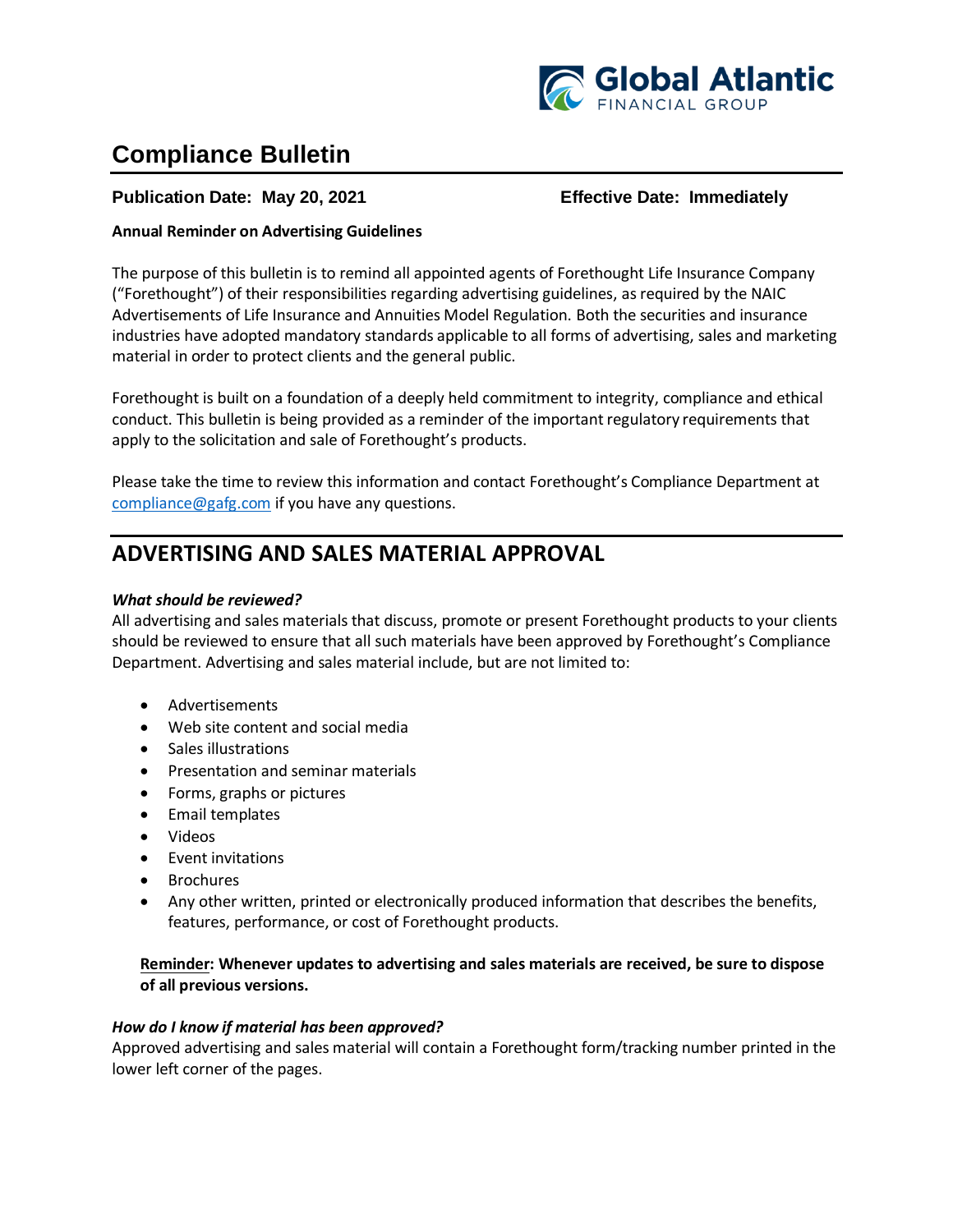

#### *What if a printed or electronic piece has not been approved?*

If the piece does not appear to be approved, it cannot be used. All promotional materials created for sales, training, explanatory or other purposes in connection with the solicitation of Forethought products, including generic advertising, illustrations and/or training materials must have written approval by Forethought prior to use.

Please ensure that you also follow your firm's procedures for advertising and sales materials.

#### *Can I change something that has already been approved?*

No. Once an advertising/sales piece has been approved by Forethought Compliance and has a form/tracking number printed on it, no changes are permitted, no matter how material or immaterial.

#### *What happens if I use unapproved sales material?*

The use of unapproved sales materials may result in the termination of your appointment with Forethought.

#### *How do I submit sales materials or contact Forethought with questions or comments?*

For questions or comments regarding Forethought advertising and sales material, please contact your manager or the Global Atlantic Compliance Team at compliance@gafg.com.

#### *What are the standards that apply to advertising and sales material?*

The content of all material must, among other things:

- Be based upon principles of fair dealing and good faith
- Provide a fair, balanced and sound basis for evaluating the facts
- Avoid language that is exaggerated, promissory, vague, unsubstantiated or inflammatory

In addition, the following general standards apply to all advertising, sales and marketing materials and must be adhered to at all times:

- No unrealistic claims of performance, service, quality or "value-added" are allowed
- Material information may not be omitted. This includes the requirement to fully disclose the risks associated with the product or service being discussed
- False or misleading statements must be avoided
- Past performance may not be used to imply future results
- Statistical information must disclose the source and the date of the information and must be current
- Comparisons that disparage the competition are prohibited